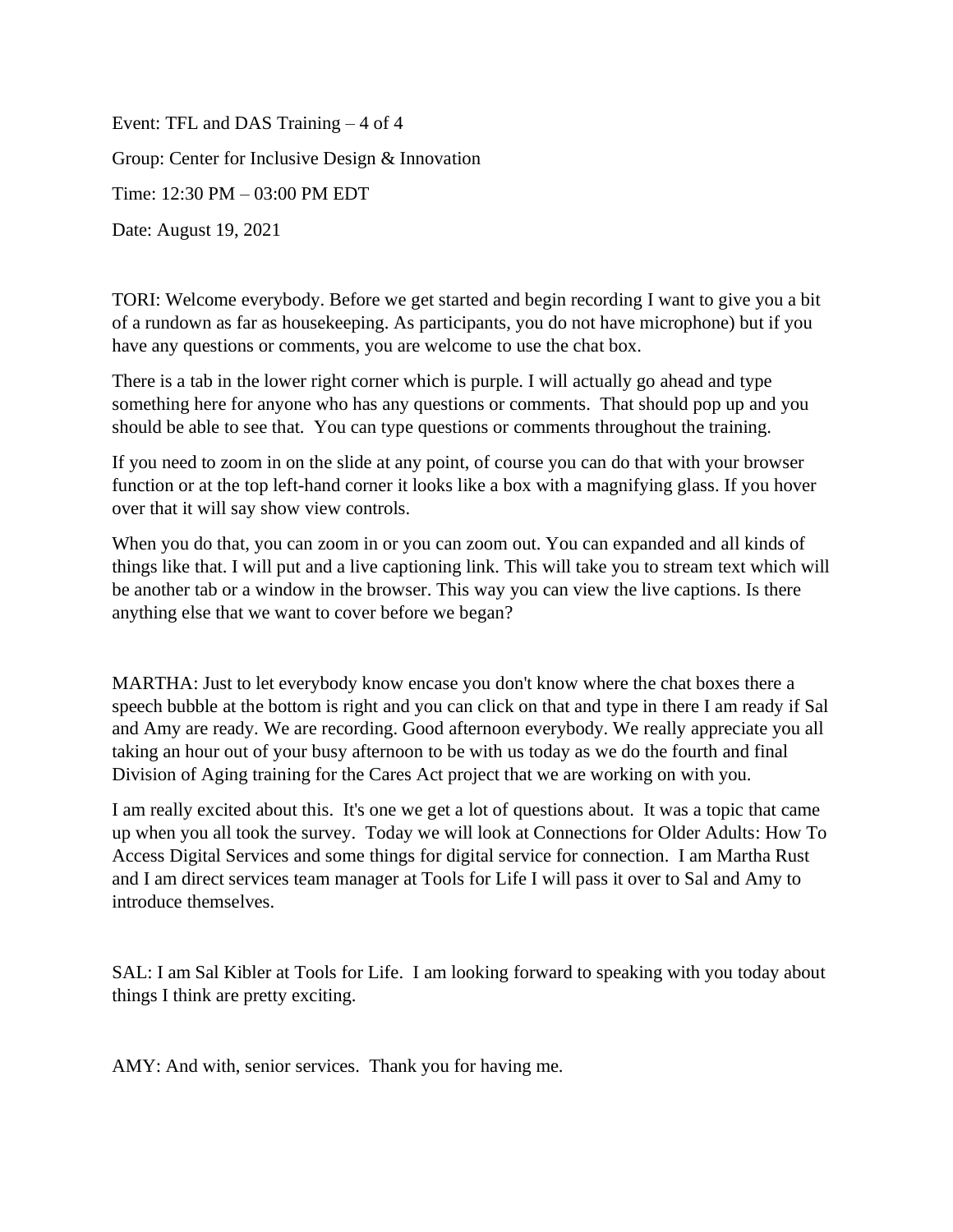MARTHA: Any questions or comments that you have that we do not cover today please put them in the chat box . We like to have your questions and comments and we will try to answer those today. If you think of something you would hope that we cover today, you can put that in the chat and we will try to get to that as well. Let's go ahead and begin.

Learning objective. Define social isolation and its effects. We have been in this pandemic and we should know what social isolation is but we will cover it again because it may mean something different to one person or another. After being in a pandemic for over a year now effects are starting to show and sing some research around it. We hope that you learn three new ways to connect outside the Internet. Other ways that you can have interactions safely as well. We hope you will all learn some new ways.

We will review some existing technologies that we have used with older adults and their caregivers to help them stay more connected. We hope you will learn some new AT devices out there as well or think outside the box. As a reminder, we have the DAS Cares Act project you're working on with you all. We are enjoying getting to know your individuals and hope the assistive technology that we have recommended is working for them. We have had good feedback.

Let me zero in the Tools for Life slide. Just in case there is someone who may not know who we are. Tools for Life is the assistive technology program for the state of Georgia. We work with all ages and disabilities. Our mission is to help Georgians of all ages and disabilities to gain access to assistive technologies. We do this in many different ways. It can be a demonstration or even pointing you in the direction for funding.

I also wanted to include that we are partners with the DAS Cares Act working with 39 consumers around the state. We need at least three in each of Georgia's 12 areas agency on aging. We are still looking and we still have room for those referrals. If you are from the Atlanta area or Northeast Georgia area or the Three Rivers area we have your individuals and thank you so much. If you did not hear your region, please reach out to us and we will be happy to help you if you have any referrals or questions.

Just to let you know along with doing the evaluations, written assessments, we have 4 trainings that we did. This is the last one. I'm a little bummed about that because I've enjoyed working with everyone on these trainings. If you missed any of the ones that we've done in the past, we do have it up on the tools for life wiki. We will send it out as well please reach out to us afterward and we will make sure you have that information. With that, I will pass it to sell.

SAL: Thank you Martha. I feel like we talked a lot about social isolation and maybe some of us are getting tired of it. There are a lot of words on the slides I will give you the highlights. Social isolation is the absence of social interaction, contacts and relations with family and friends. It leads to what is called emotional manifestation of loneliness. It's not just about being alone physically but sometimes people are in a group but they still feel lonely.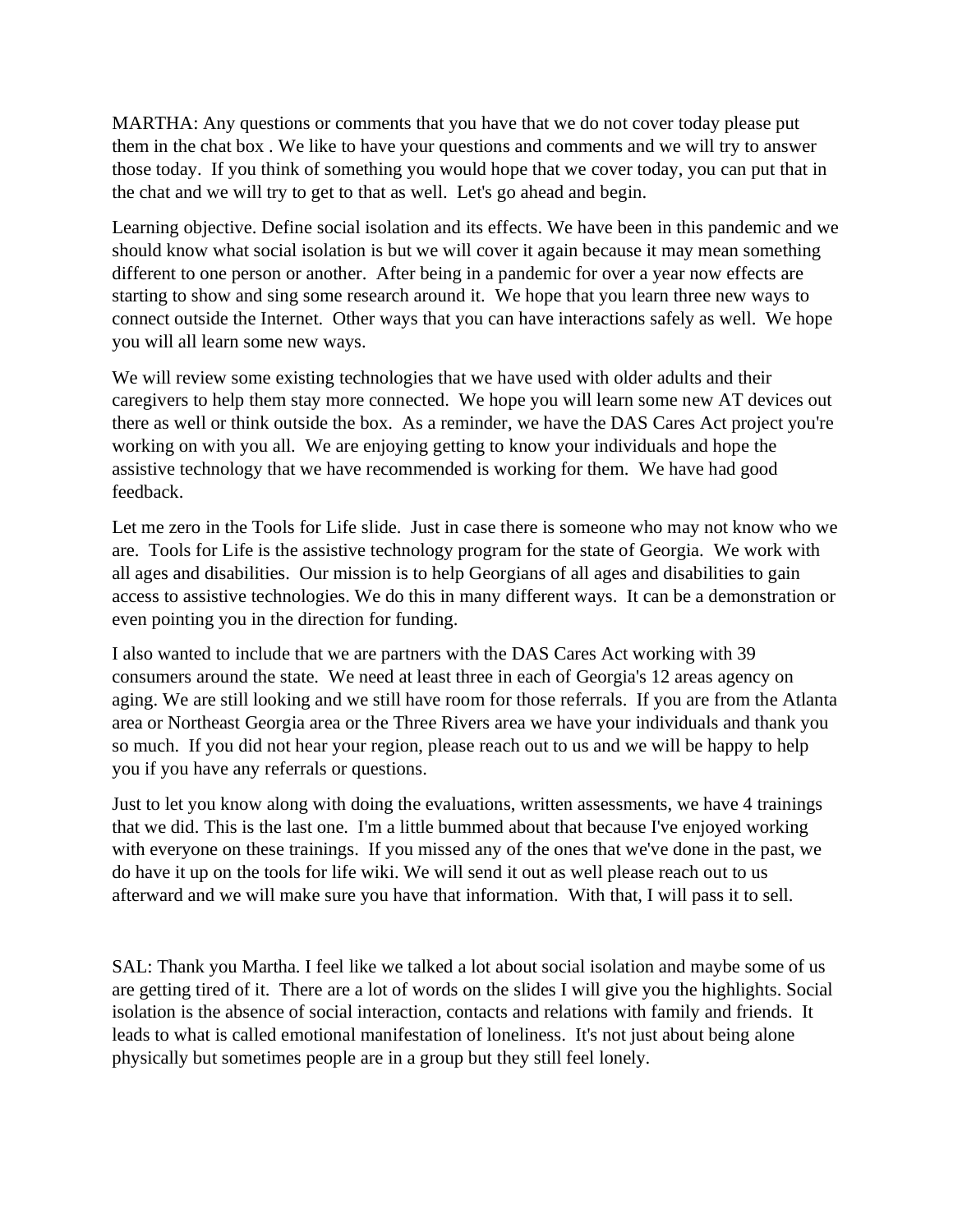I think we have been all there at one time or another. It's just as important for these people to feel needed by others as it is for people to need them. I think that is an important part of connecting with people. It is really evolutionary. In the old times we live in small groups and tribes and if you were not with the group you became isolated and survival became difficult. It is hardwired into our brains.

There has been research done that 7.7 million people are socially isolated. In fact there is a new cabinet position in England for this exact purpose. And helps manage and work with people on this. Man and people with depressions and those dual eligible Medicaid and Medicare are the most likely people to suffer from this. Although it crosses all socioeconomic classes and health barriers.

We have heard is the equivalent of smoking 15 cigarettes per day which is shocking. I will never get over that particular piece of data. It is really connected directly to heart disease and blood pressure and depression and dementia. People who stay connected do better in their health and mental health.

It costs a whole lot of money . There's a statistic that is \$6.7 billion annually spent by Medicare trying to deal with the effects of social isolation. The reasons for social isolation are pretty clear but it's living alone or remote from family and friends. Mobility issues. If you cannot get around you will not be able to connect with as many people.

Hearing and vision issues really impact people being able to be with groups of people or with others and enjoy themselves they feel embarrassed if they can't hear or see. A lack of digital technology and of course the never-ending problem in the state of Georgia is transportation. Unable to get places and do things.

One thing we need to know is digital technology is really no longer a luxury. It can lead to social isolation. It prevents you from being able to tell take telehealth or telemedicine appointments as in the picture. Emergency assistance, government forms. We all know how difficult it is for older people to sign up for the vaccine. Financial management is done primarily online now. Any kind of information, recreation . If you want to play cards with people you cannot even do that. Also importantly community connections. The good news is 22 million American seniors do not have wireline broadband access at home. This greatly restricts social and other essential connections.

Technology and lack of it is exacerbating social divisions and inequalities. It's really the haves and the have-nots. Existing digital inclusion efforts targeting seniors are really a hodgepodge. Large sections of the country are served by no significant low-cost offerings or age family initiatives. We know Georgia has many areas that are not wired there are some solutions within reach.

Why is it important for people to have technology at home? A lot of people say they can go to the library or the senior center. This is a problem for older people in particular because trying to do things on smaller screens or on your phone or other things limits the ability of video teleconferencing and even financial management screens are truncated.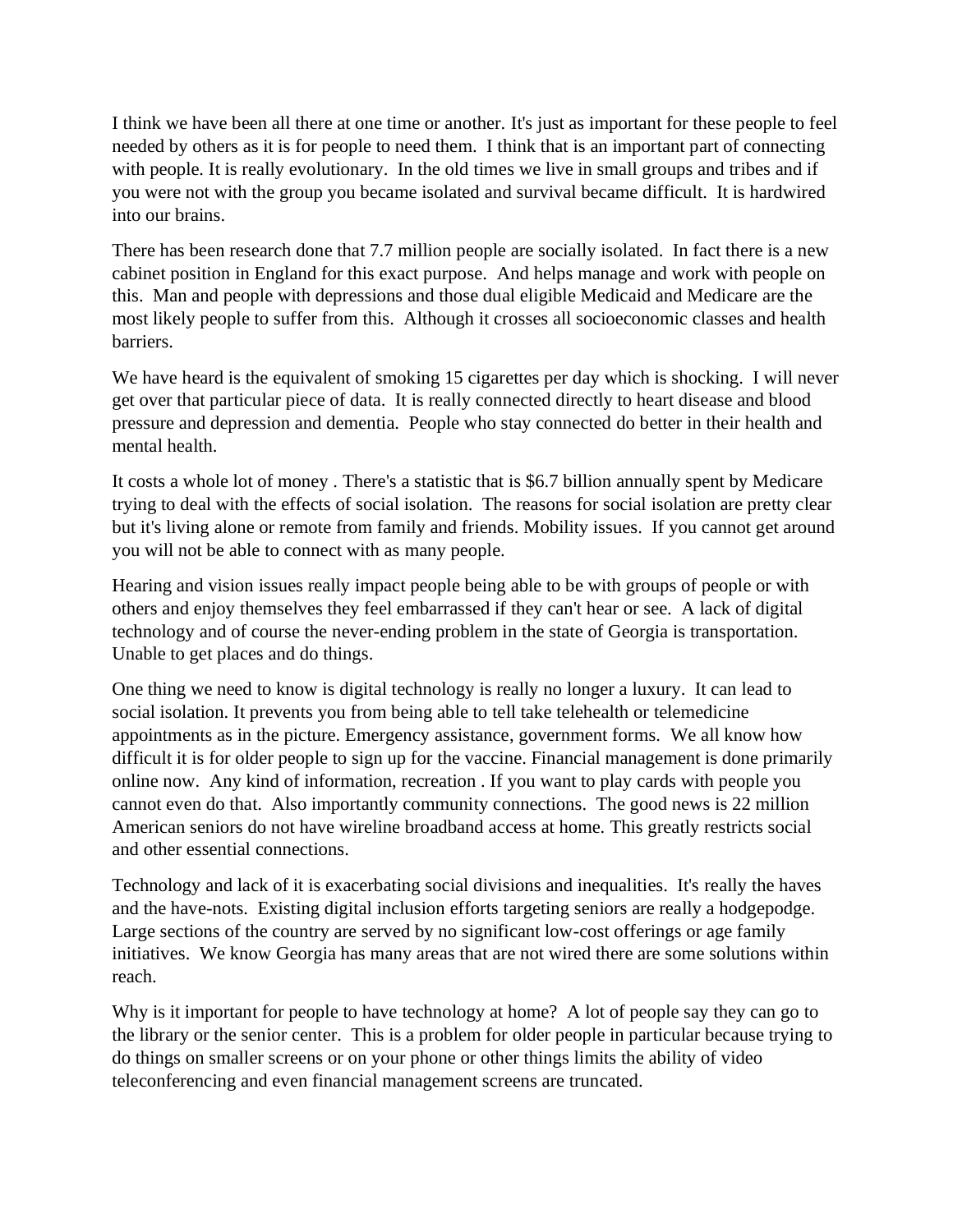There are old operating systems that limit access to apps that we have all been at the library and tried to look something up and realized it is really difficult to get to a senior center or other places. It is inconvenient and even risky in some cases. The emerging technologies that we are all excited about particularly at Tools for Life like wearables, satellite connections, voice activation all need high-speed wireline access.

Seniors isolated by lack of access to reliable technology face personal hardships. They cannot connect with loved one's healthcare utilities, etc. if there's one thing the pandemic has shown us the absolute dependency we have upon technology. There is one thing everybody needs to know about and you might share with your clients. There is FCC broadband benefit right now which is a discount up to \$50 per month toward broadband service.

Also there is an additional one hundred dollars toward the purchase of a laptop, desktop or tablet from participating providers. Eligible household who are struggling to stay connected during the pandemic are invited to apply for this. Eligibility is pretty broad. I would suggest you go to this website but it at least one person in the house must qualify for one or a variety of federal programs like SNAP or a variety of things.

When the funds run out it will be over for six months after the pandemic is declared over. That doesn't look like it's going to happen anytime soon but that is still something to think about. This is the website, fcc.gov/broadbandbenefit. You must do it through the carriers in your area. If you do not have carriers in your area you won't be able to do it. I suggest that people look at it and we are interested to see how it's working for those who are already doing it. I suspect once it's up and going it's probably great but it might be difficult.

We talked lot about technology in that is important but how can we help older adults and their caregivers connect with the outside world in meaningful ways? Not just through technology. We know many places in Georgia do not have it. I do not think we can ever really go away from the importance of one-to-one contact. That might be the phone or Facetime or Zoom, postcards, letters, greeting cards are making a big comeback during the pandemic.

We talked about the importance of broadband and the importance of sending someone a car but it's unusual to get one now so it's really special. Big screens are a great way for people to connect. A sample cheap HDMI cable can go from a computer to your smart television and if you want to watch your church or a community meeting or have a group or family event on Zoom you can do that.

Also, the personal digital assistants who we will discuss. Recreation. There's all kinds of online cards and bingo. Martha likes to point out that I play bridge twice a week during the pandemic online. It actually improved my game a lot of. There are also collectors' sites and virtual travel and photo frames which we will discuss.

Again, Facetime, I think it's overlooked by a lot of people. Very important. This is probably the highest use of Facetime grandmothers in aunt and uncles face timing with their grandchildren. It's pretty simple and straightforward. It can be done with somebody who has a phone. Zoom. Can't say enough about it . We all learn how to do it.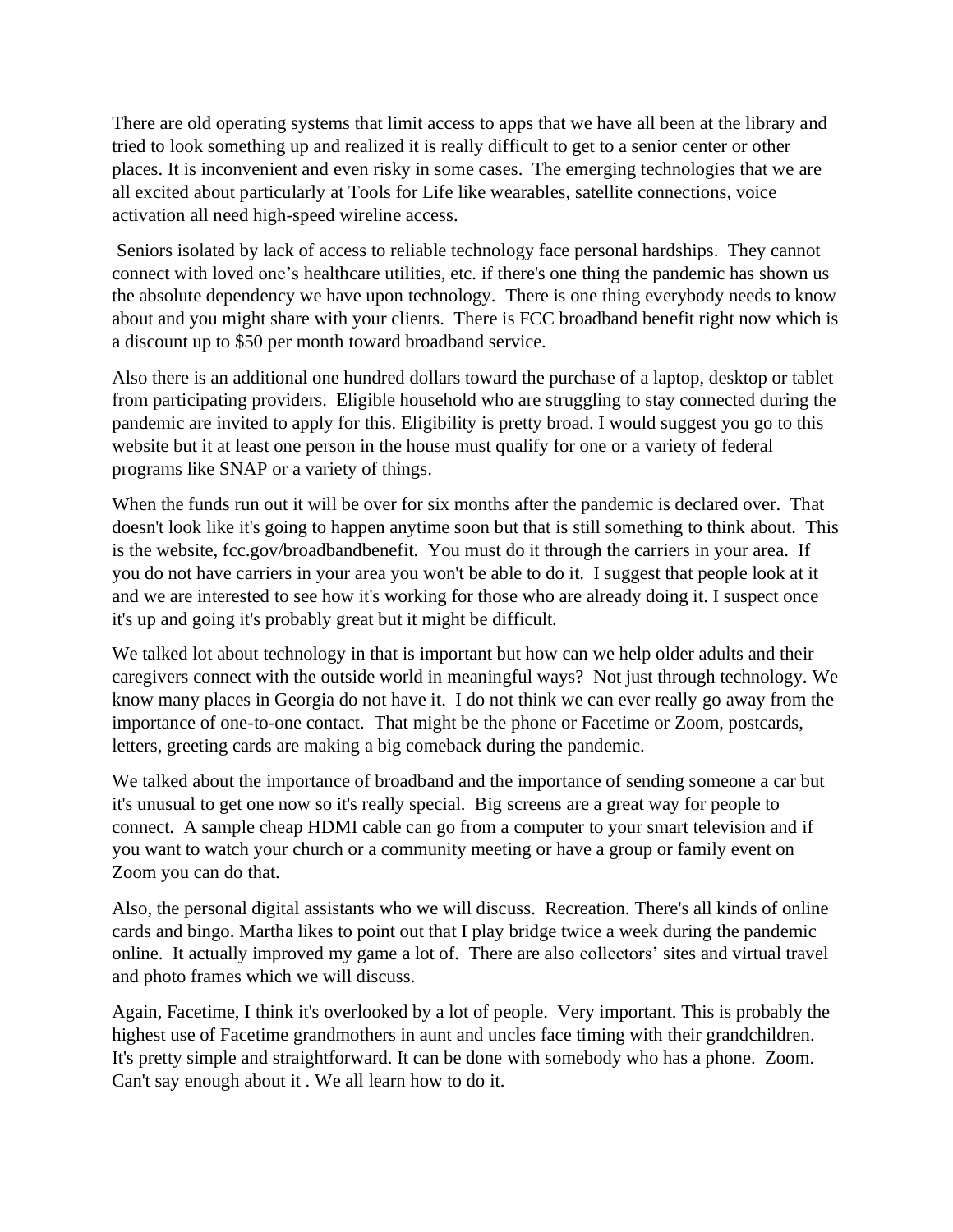I was talking to an older adult that I know who learn how to do Zoom. She is 93. She hosted 130 something calls. Everything from book clubs and other kinds of specialty things, etc. They had Thanksgiving dinner virtually over Zoom. It is clicking a link. I know everybody's a bit hesitant about doing that for the first time. But I think so many people learn how to do it. Also Zoom is the best platform for captioning. And probably wanted the best to use with older people. But there are many that you can try.

MARTHA: Let me jump in about Zoom and videoconferencing. Zoom is popular and there other videoconferencing platforms out there and what I have seen throughout the pandemic is these videoconferencing platforms have gotten better with accessibility. As you said, mentioning the captioning that is free on Zoom I just want people to know it's AI.

It's not actually somebody captioning but the ability to turn that on and even though it may not be 100% correct, it gives an individual a good idea about what's going on and being able to join in that conversation, especially if there a lot of people talking on Zoom or different background noise. It may be difficult for individuals to get the concept or process it.

That is one of the things I have seen throughout the pandemic . Some other videoconferencing platforms have done better with their accessibility during this which is great. They have become more user-friendly by using icons instead of words and that makes it pretty simple for people to figure out how to use it.

SAL: Thank you Martha. NixPlay digital photo frame. I have this in my home. I really learned about it from a friend who gave it to her father who's in a nursing home. Set this up and you set up the app on your phone and you can send photos and update and change things all the time. It is really a great way for the user who doesn't have to do anything but the person who's providing the picture does it. It runs nonstop. It's like having a lot of framed photos all over your house without having to frame them. I think this is a good one to look out. It makes a nice gift.

Amazon Show is a great product. Again you must be wired for this. Is voice activated and it's great for a lot of older adults that have mobility issues and vision issues. Even with hearing you can turn it up just by saying *Alexa, turn up the volume*. We have some this to a number of people. It is very interesting.

Sometimes people say all I want to do is read the newspaper in the morning. But I cannot see and I cannot hold it. But you can walk in to say to Amazon Show, Alexa please read the front page of the New York Times and she can do that. You can ask for a recipe or certain kinds of music or turn it up or down. You do not really have to do that much with it except get it set up.

We will talk about three different tablets today. One of them is GrandPad and the next one is Birdsong. There are some differences between them but generally I like to say that they're very easy to use. They are smaller format. You can see this lady is holding in her hand. You can see how large the icons are. You can just touch them. Usually a family member set it up in advance and set up your connections to other people.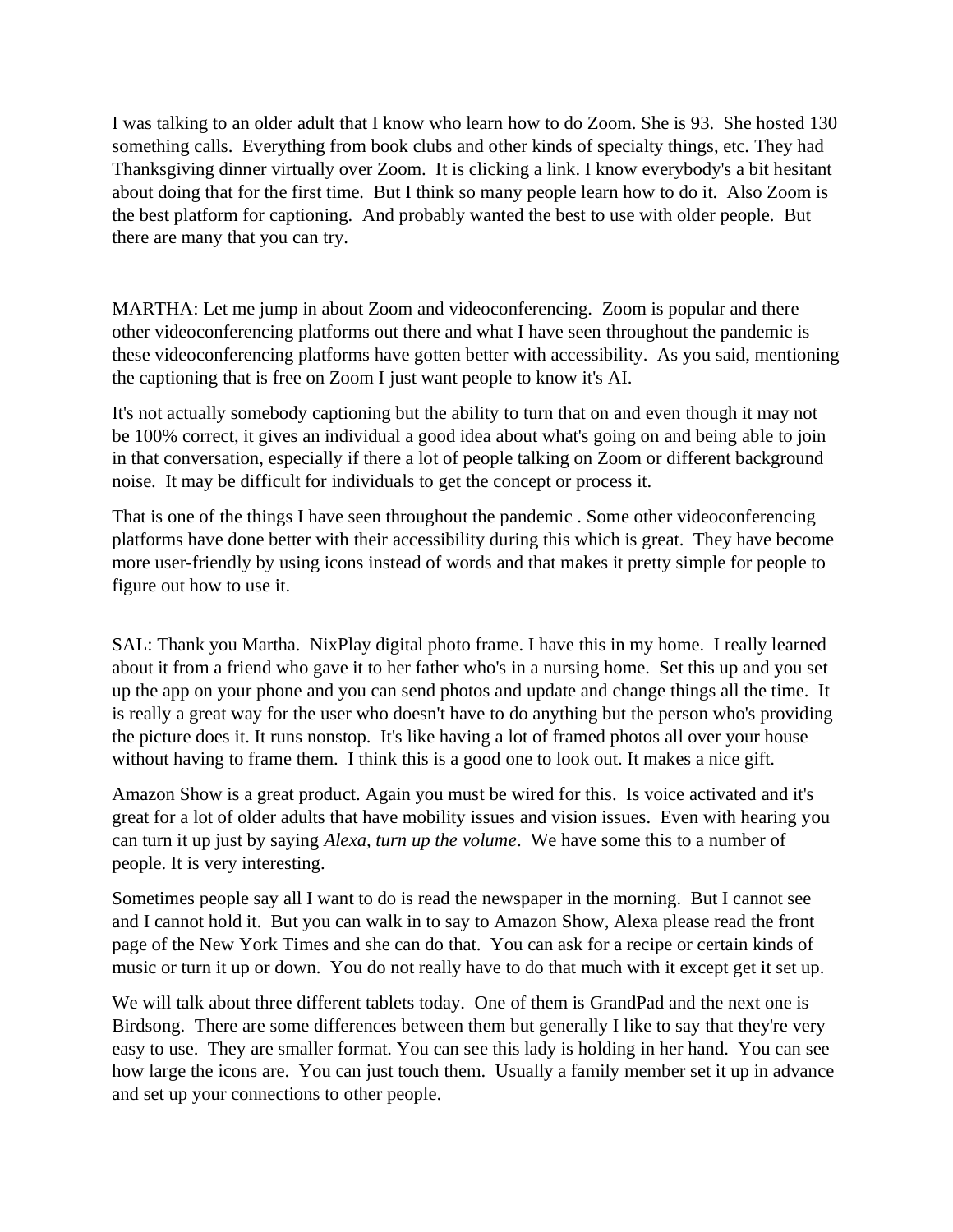So you can just go in and save call my daughter or call whoever and it will go right to them. They will see a picture of that person. One of the things about was interesting about this is even if you just want to ask for the person it shows you what the weather is like. This is one of the first questions we have like what is the weather like in Arizona today? Also there is the Birdsong. With these you can do all kinds of cool things. It's super easy and it plugs in one way. With some of the things you go down the rabbit hole and you can't get out but this is very simple to use. It's also a great way to enjoy all kinds of hobbies and games.

One question that we get is how to introduce technology to older adults. The first thing you should always think about is to start with something they love or need. I think the question about the person wanting to read the paper was the single most important thing. They're very motivated to do that but it can be a card game or a hobby or communicating with loved ones looking at pictures.

Start with something that they love and need not something that you love and need and go really slow. Do not introduce too many concepts at once. Let them get comfortable with the step that you have before you move on. Limit the number of steps and don't get too complicated. Don't use computer language. Words like apps which does not mean anything to older adult. When you can engage younger relatives in the construction.

I know I called my millennial children several times per week for advice on some technology issue I am having they solve it in about five seconds. It also makes for that person to have a chance to spend some time with the younger relatives or younger neighbors or anybody. At this point I will turn it over to Amy who will talk about another tablet that's actually an app called Claris.

AMY: Hello everybody. This is the Claris companion which this is Al said is actually an app. We have distributed 80 tablets to client is a part of a pilot project with this app. Through the Cares Act funding from the Atlanta regional commission. The Claris app is very similar as you can see in the picture to the grand pad and the Birdsong.

It has the bubbles and the easy-to-use access. It also has a console that the caregiver can get access to help customize the tablet for the loved one or add contacts or add additional customization websites etc. For us we actually have 80 of these that we distributed at this point and we are administrators on these tablets.

Initially, we were looking at this to deliver virtual programming during the pandemic. It really has expanded as an opportunity for digital inclusion. Digital literacy or however you want to say it to improve access to devices and the Internet and just to increase client skills with technology. As well as reducing the social isolation.

We have recently completed a survey with the initial group of about 30 people. They got our first round with these tablets. Here are some of the results. You can see that of those users, a good portion of them really have not had any prior experience with a tablet or a computer. But we were excited to see almost 2/3 said it improve their overall health.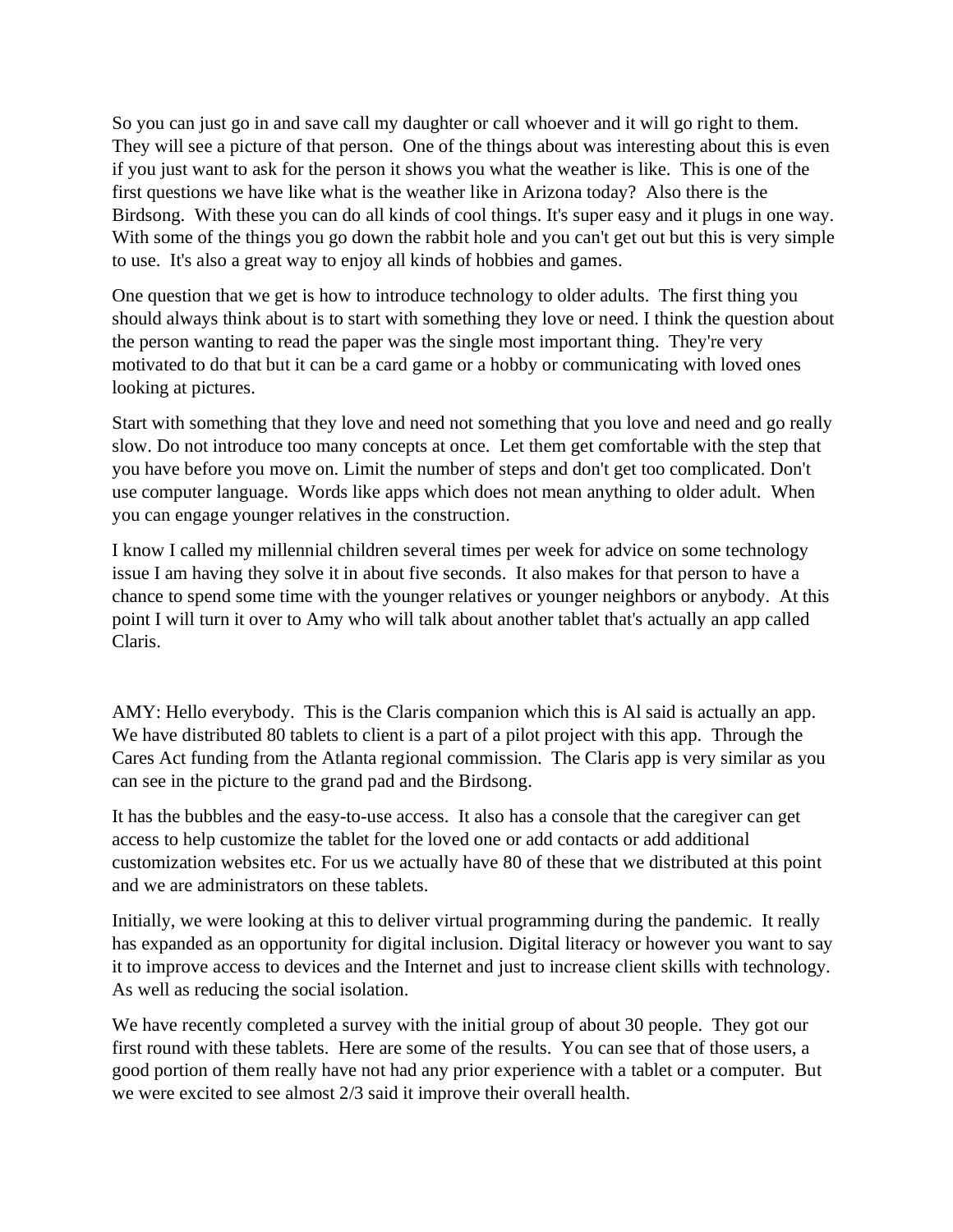One thing we are really excited about is three fourths saying they were more connected to us as an agency as a result of the tablet. We are really excited about that. I think areas for improvement are really connecting the family members of our clients to the tablet so we have more people using the tablet to connect with their family members.

I apologize, the slide get a bit jumbled. But were able to look at some of the engagement. That is one way we are evaluating this program. I'm not sure you can tell from the colors but a large majority of our users are really excited about the game apps. The game apps are on the tablet. You can also see how people are using it secondly to access resources which are basically websites . Such as our website, AARP, other information that we have connected them to on their tablet.

Just to give you a little taste of what our experience has been like, you see in this photo this is actually an in-person class that we had with some of our users. Our centers did reopen toward the end of last year . They have been open on a limited basis. We were actually able to have some in person classes with a tablet. That has been very helpful. In that photo you see one of my interns teaching a group along with a volunteer to get the one-on-one training.

We have had several folks who initially were hesitant. I'm not sure this is for me. What is really exciting to me is the first example of a woman who told me and swore up and down I really do not think I can use this. But once we added her son to the tablet, she connected with him and he was excited about it.

He began sending her pictures from graduation, beach visits, etc. all kinds of things to make her feel more included. She is pretty much stuck in her apartment and is not able to get out as much or go travel at all. So she has really enjoyed that. That is how she primarily uses her tablet which is wonderful.

Another woman I had also was not sure. She was hesitant. Now when we look at program use and engagement, she is one of the people who is the second-highest user. She loves to play solitaire. She has really gotten into it and that was someone who was very low-tech if any kind of tech previous to this. That was exciting.

Lastly, here is a third example and a quote I wanted to share. This is a woman and basically she told me this: I'm all alone . I'm all by myself but I am alert. I can learn things. Technology is a little bit complicated to me. That the tablet keeps my mind alive. I learn! To me that was an awesome way to kind of show what we are trying to do here and what we hope to achieve just connecting people with technology. Basically giving them some fun and more connection in this difficult time. Now I will pass it on to Martha who will talk about some other ways to make connections.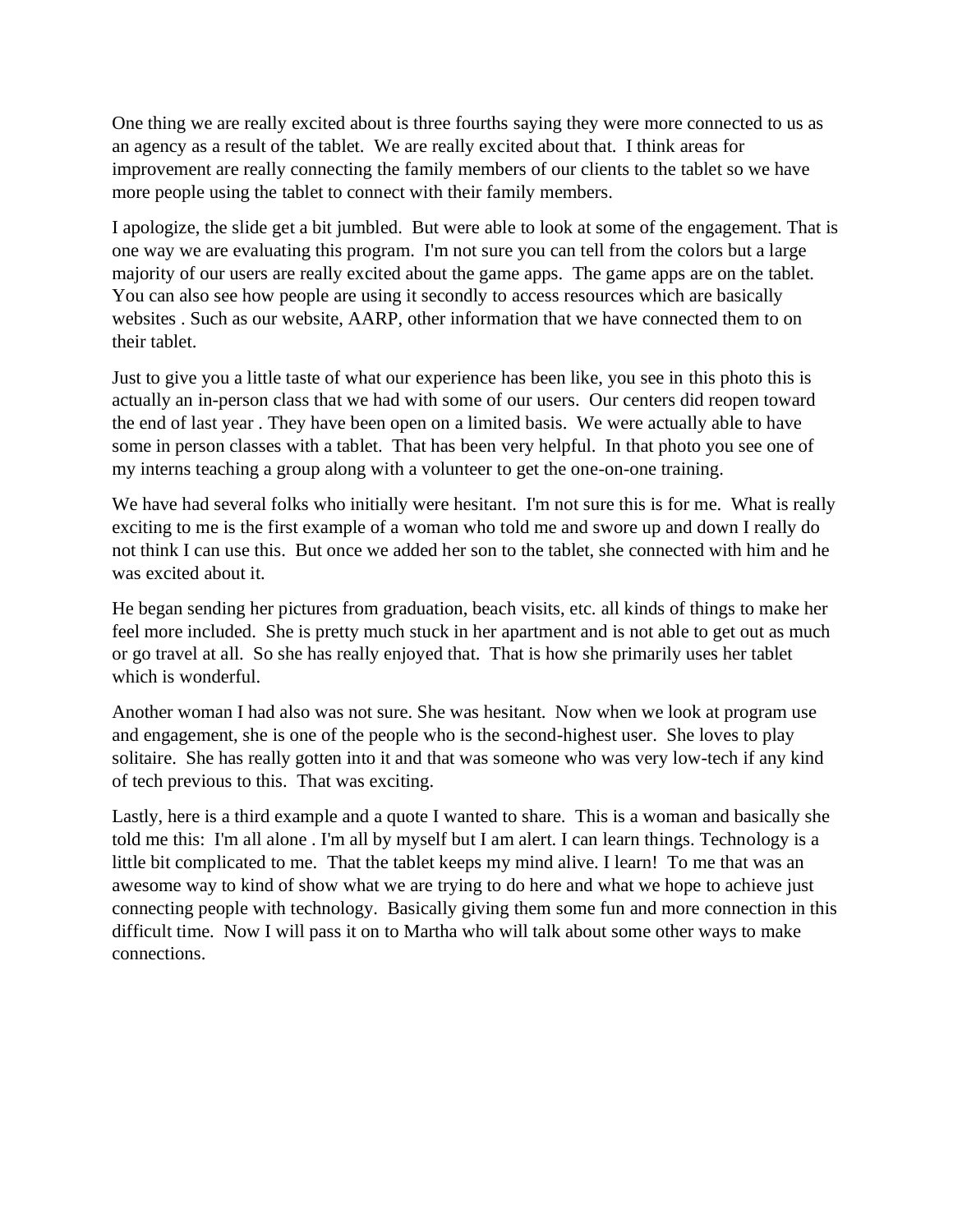MARTHA: Thank you Amy and Sal. I like that you just shared all of those stories and quotes about individuals who were older learning technology being hesitant at first but really then kicking it off. It has been interesting to watch the research come out throughout the pandemic showing that older adults are hesitant but they're catching onto technology and other ways of thinking outside the box which I think is great.

Some of the people I worked with have let us know at they have grandkids or younger next-door neighbor that has shown them how to use their technology help them download apps etc. They feel more comfortable . We are meeting with them in talking with them and it's been cooled to hear their stories. I love the idea of the of this. My mother has one and both grandkids have smartphones. They can upload pictures from their phone to my mother.

Every time I get busy visit it makes me laugh because her picture frame is full of selfies from my nieces and there are pictures of them and their friends in random things they wanted to share. It periodically shows up in every other day they upload things. It's another way to connect. Thinking about connecting especially with reading there a lot of different books and audiobooks in large print books and magnifying sheets.

I have heard that some people have joined book clubs through this where maybe they're not meeting virtually because they do not have Internet but using the phone and doing group calls and checking in and doing book clubs like that. A really great resource we have here in Georgia is Georgia Radio Reading Services. This is a great free service that can be done online. They also have the ability for individuals to call in on their phone and listen to news etc. that they do. They will also mail out a free radio receiver to individuals.

Again, not meeting the Internet they can mailer receiver to an individual's house and again they can listen to their programs right there in their homes and still feel kind of connected even though it's not online. Another great program is the Georgia Library Service for the Blind and Print Disabled. They have recently gone through a name change. You may have known them differently but now they are GLS. The website is on the screen. You can sign up and mail in the form.

You can get a device that will play books and magazines where you have access to so many different books magazines periodicals newspapers. There's also an app version of the device that someone can download to their smartphone if they are able. If you're not connected to the Internet, they will send the device to the home. It's just another way of getting books and newspapers and magazines and staying on top of things especially if you really love to read.

Communication. Hearing aids can be very difficult for some people to use. It can increase the background noise. Sometimes that background noise amplifies everything. It's difficult and it can cause many people to abandon using them. We have worked with several individuals who have had hearing aids and they cannot seem to get that frequency correct. We have heard people tell us they do have a hard time hearing.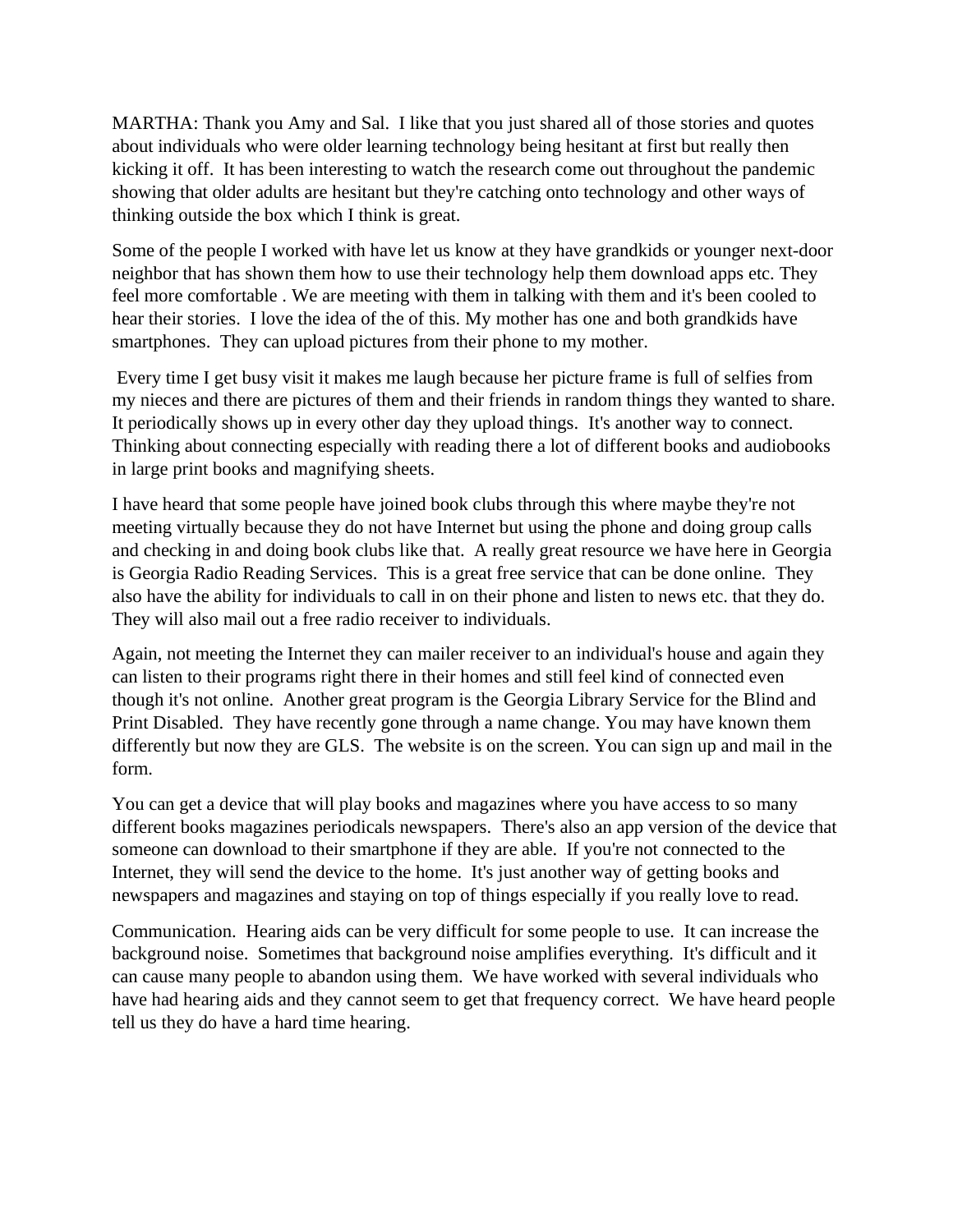As we know hearing aids can be very expensive and may be difficult to find funding for them. They have told us I feel isolated in my home because I have a hard time hearing my spouse or my children or my friends. I have decided not to hang out in certain groups because I cannot hear or going to a restaurant is difficult. Working on ways they can get some of these things funded and cost can be a barrier. Learning about different funding options out there. Looking at different hearing amplification devices. There are some devices out there that you can wear .

Many churches have these devices where you can wear headsets and there's a microphone and the minister speaks into the mic and it amplifies just to that person. Or there's devices for the car when you're traveling. There are also captioned phones. Free service to the phone system having the conversation captioned. So you can understand what is being said as well. Mobility can sometimes cause isolation.

Having the correct walkers, wheelchairs, rollaters, is it appropriate? Making sure that they fit the right weight of the individual is very important. Especially on a safety level. Making sure that they still fit and they work properly and are the tires correct do they need air, etc. do they need air, etc.

These things are very important and can keep somebody in isolation if they are unable to get out and move around. Seeing what is causing that isolation. Can the person get in and out of their house safely? Can a ramp be installed are looking at alternative ways to move around is something that we do and worked with at Tools for Life.

Again, I think the slides got out of order but here's a picture of the different types of hearing amplification devices. On the far right-hand side you will see a picture of the Cattail phone which is cool. I have worked with people who have been able to get a phone like this. It is a free service. They have an operator caption what is going on so they can actually understand the conversation and respond.

What is great about these phones is we don't necessarily have to have Internet for it to work. They have found like this that work by analog system . As we know Georgia is a huge state and there are lots of rural areas in the state of Georgia where there is no cell phone service and no Internet service. Looking at different devices to help with that. The top one in the middle, it is a serene amplification system that one can use. Instead of having it full blast and everybody in the house hearing it you can have that speaker and moved around.

You can put it beside the chair or whatever so it amplified just in one area and it's not so loud throughout the house. On the bottom, you have a personalized amplification thing. The picture on the far left is a hearing aid. Hearing aids are getting smarter which is very cool. Many of the newer hearing aids actually work with an app. If the person has an app and has a smart hearing aid, they are able to control the frequencies in different areas. That can sometimes help with device abandonment. Being able to control the hearing aid in a certain area like a restaurant, etc.

Eating together is another way to have connectivity. Especially in pandemic time and social isolation it's been difficult. But there are some ways to still have that connectivity and to get meals to the people who need them. Meals on Wheels deliver. It usually often just one visitor which is an older adult but having meals deliver that way can happen.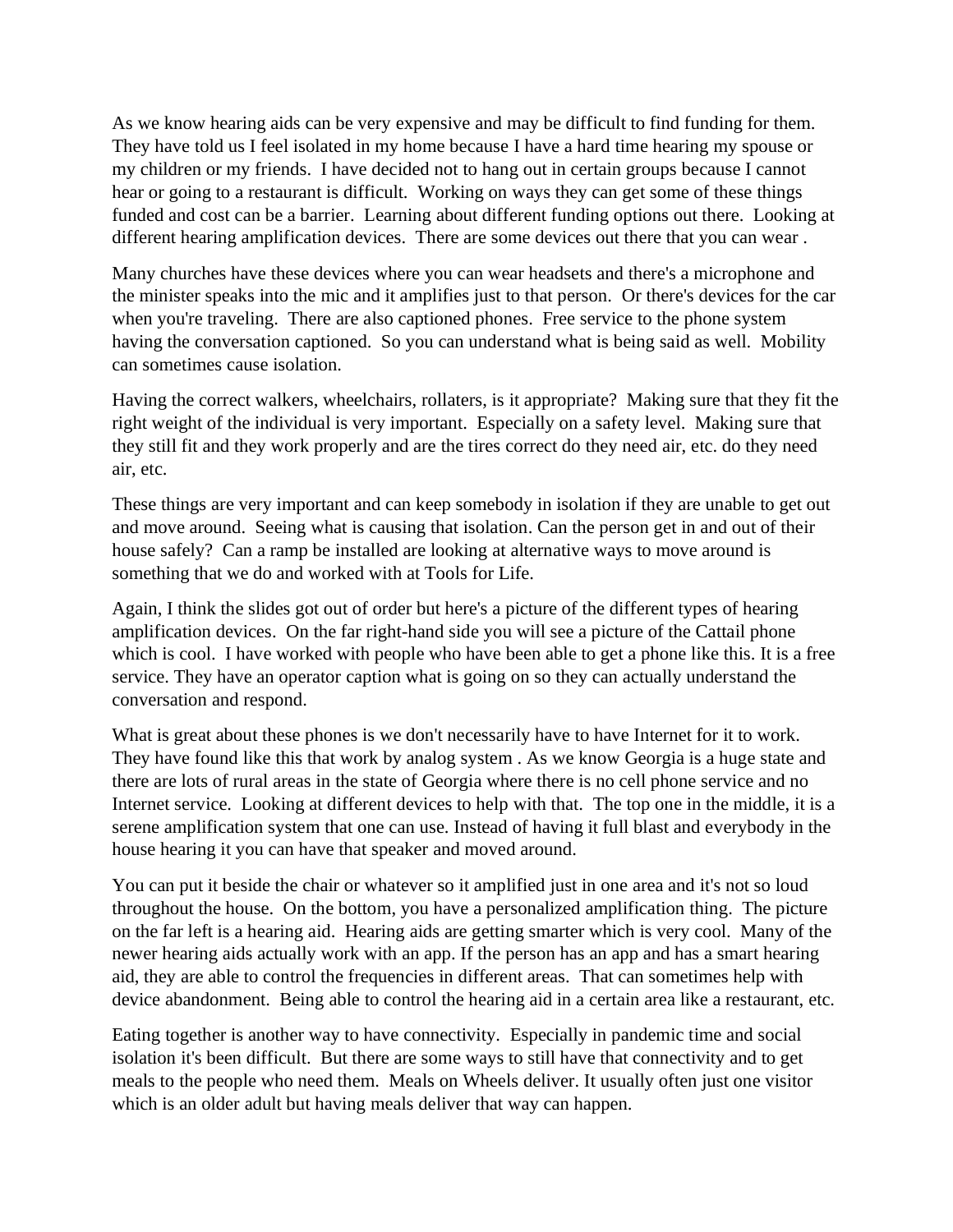I believe Amy taught beforehand and I don't know if you're doing it yet but senior centers having congregate meals. It's not on offer at all senior centers during the time of COVID but another way to share time and connect with others.

Family meals. Creating the right environment if you are having an older adult come over and take part in the meal. Being sure you have the right ambience with the lights as well. Having individuals participate food preparation. Some people really like cooking and they may want to join in with the family and cook especially if you live alone you might like cooking more if you do it with others.

That brings us to our last slide. I just want to open this up for any questions or comments or anything that you would like us to cover that we did not get covered. Sow and Amy if you have anything else you would like to add?

SAL: One of the things I would say that is so great about the tablet is there is no keyboard. A keyboard and a mouse is a very intimidating thing. I think the ability to touch or voice activate makes a huge difference in building confidence in people. People do not want to look like they cannot figure things out. I think it is important to introduce it in that way. You don't have to you learn a keyboard or use a mouse.

MARTHA: Great point. A lot of things are voice controlled which is very helpful. Do you all have any questions?

RACHEL: This is Rachel from Tools for Life. I wanted to add that a lot of the devices is not a one-size-fits-all. Some people might not like the feel of the headset on their ears . Just looking at the amplification device . I want to give a friendly reminder that at Tools for Life you can actually borrow some of those devices and see if they work for your clients and individuals that you know. You can decide maybe if it doesn't work maybe there's another solution you can try. I just wanted to add that point . Does not always work and we go to plan V and look for other solutions as well.

MARTHA: Thank you Rachel. Lynn says are there any specific venues for seniors to talk to one another? I will say a bit and then leave it open for anybody else like Amy or Sal or Rachel to add to it. I do not know of any specific offhand. There are a lot of groups online. I have work with people who have gotten more into Facebook and there are tons of Facebook groups or meet up groups that we can get together with as well. Sow or Amy do you know of specific groups?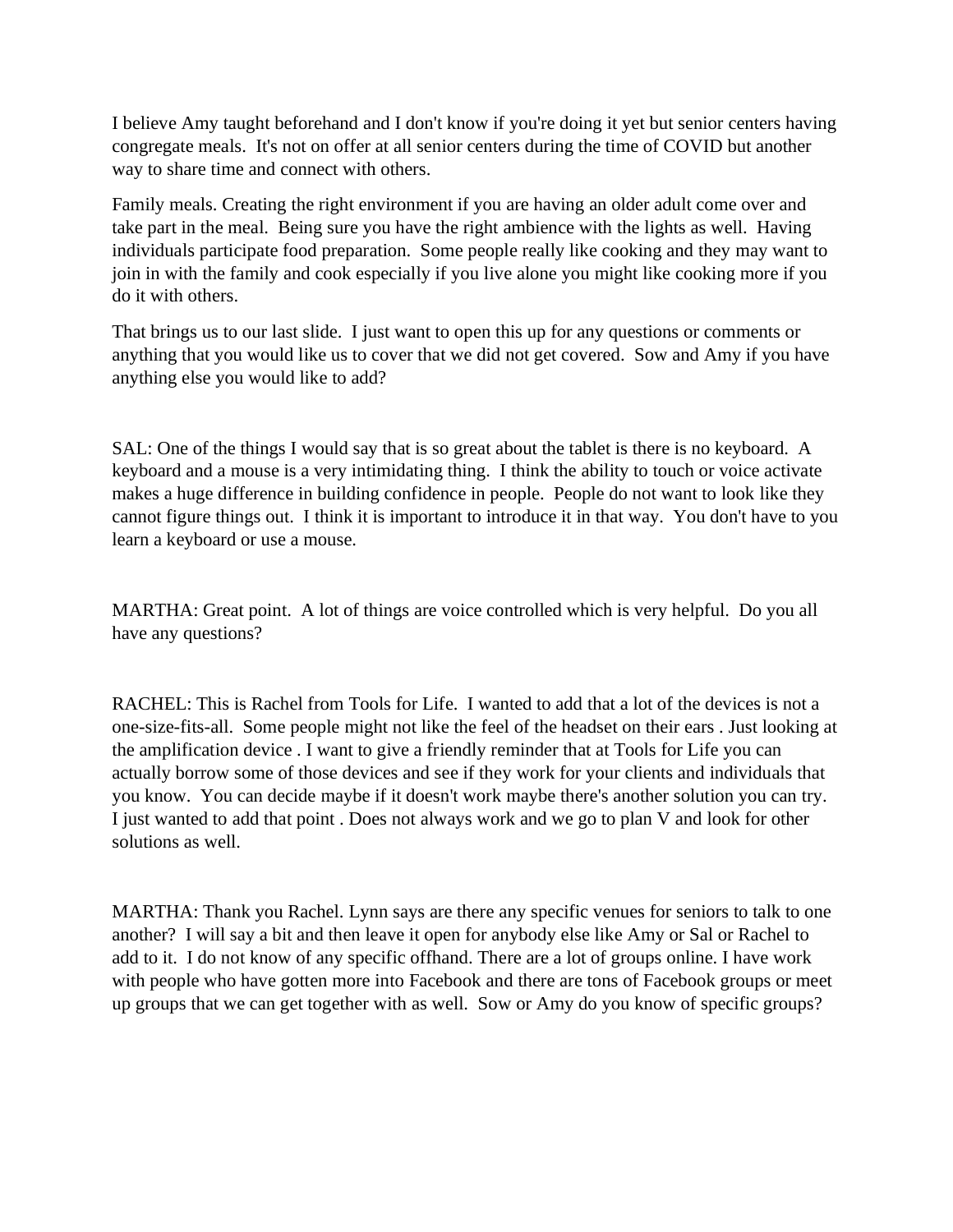SAL: I don't know of any specific groups you can meet up with people online to do things like gardening or stamp collecting or things that people have in common. I do not know of any specific groups . Do you Amy?

AMY: I see somebody else posted something about Senior Planet having a lot of online classes for older adults and some are interactive. I was going to say I know there are a lot of platforms out there. Some our free and some you have to pay for. But there are more and more platforms out there that you can join to either take classes and some of them are interactive. You can meet people. The one that I know of that's free is called well-connected that is mostly a phone-based program. I believe that out of California. There are many others out there. I believe AARP also has some available through their website.

RACHEL: A few years ago we were introduced to this woman who was in her 80s who first started playing video games to win on to start a YouTube channel and got followers and started playing with all these other people of all ages and interacting from her own home. She became a personality. It was a cool experience of seeing somebody in their 80s learning something new and getting a lot of new friends at the same time.

MARTHA: I do remember that but I don't remember her name Rachel We need to Google that. That's a great example video games. I see there's another question. Are there any good less expensive alternatives to a service like life alert. I know they make analog phones where an individual can plug in their own numbers that they want to call in case of emergency. They can wear a bracelet and there's a prerecording. That is absolutely free.

I have used that with my great aunt who lived to be 98 and did not want strangers in her house so it was a great compromise . She put a voice recording on it and programmed the numbers of my mother and my father my sisters and brother-in-law and I was the last one. She lived close to my mom and I told her it might take a minute if it gets to me. But she felt comfortable wearing that because she knew if she fell it would first call my father and then my mother. It helped her feel more comfortable because she lived alone until she passed away. She didn't want strangers in her house. There are some emergency phones like that.

There are a few need devices that have come out on the market that have a one-time fee of the bracelet in the device and you set it up. You can plug in who you want and it will call them. The Apple Watch actually has fault detection in their if somebody falls down, you will be notified and ask if you have fallen and if you say yes it will call somebody for you. There are a few different things out there. One of our webinars before we covered some of that. That is a great question. The name of the phone I was talking about is the Geemarc emergency phone. I will type it in the chat box. That was the name of the phone. That was a great question. I love these questions!